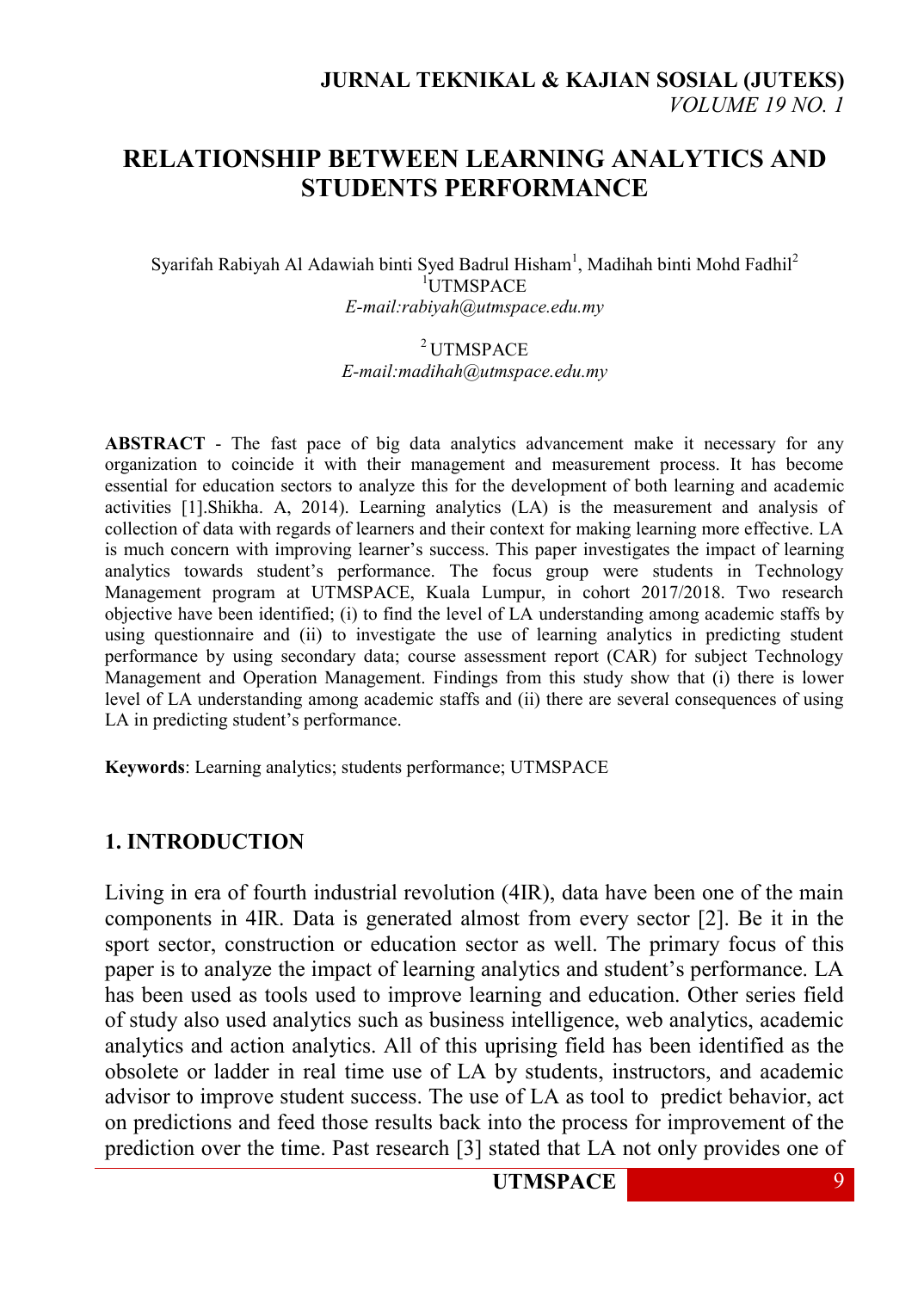**JURNAL TEKNIKAL & KAJIAN SOSIAL (JUTEKS)**

*VOLUME 19 NO. 1*

many methods to not only documentation of student performance but also providing encouraging tools that helps for continuous improvement that accrediting bodies are seeking.

### **2. MATERIALS AND METHODS**

The research used reference model proposed by [4] as it is easily to be understand about this research flow in learning analytics. As shown in figure 2.4, there are four dimensions in the reference model for LA which is; (i) What?-Knowing and analyze types of data that the system gather, manage, and use for analysis,(ii) Who?- Determine the subject of analysis, (iii)Why?- Objective for analyzing collected data by the system, lastly (iv) How?-Techniques and tools used in analyzing the collected data.

#### **2.1 Data and environment**

Main producer of data in educational mainly come from the learners that come from varied learning environment and system. Another source of data, distributed learning environment had gain increasingly popular and vital with the growth of user-generated content. Personal learning environment (PLE) concept represents the open and distributed learning environments. PLEs gather data from different source beyond LMS. The data can be in formal and informal learning channels, different format, and distributed across space, time, and media. Researcher [5] from her speech in 21st Century Learning Shift at UTM Kuala Lumpur stated that data from formal learning data, for example, course assessment report can be used to interpreted LA. For this research, distributed learning environment have been used. Course assessment report (CAR) is the formal summarization of each course that has been highlighted in this study which is Technology Management and Operation Management.

#### **2.2 Objectives**

Different stakeholders will derive different types of objectives within their point of view. Possible objectives of LA includes; (i) Monitoring and analysis – The aim of monitoring is to track student activities and generate reports in order to support decision-making be it by the educational institution and teacher as well; (ii) Prediction and intervention – The goal in prediction is to develop a model that helps to predict learner knowledge and future performance with reference from learner current activities and accomplishments; (iii)Tutoring and mentoring –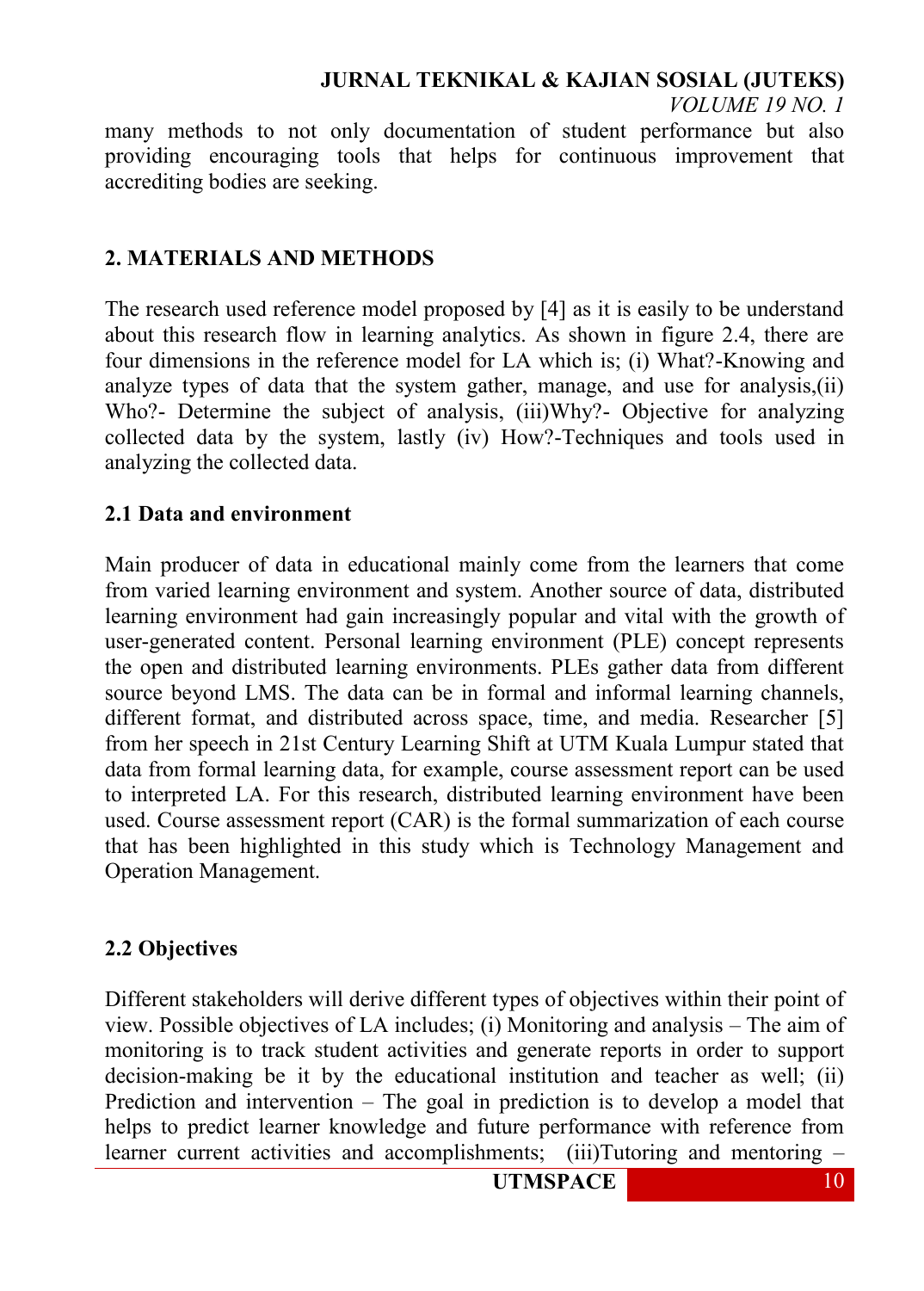## **JURNAL TEKNIKAL & KAJIAN SOSIAL (JUTEKS)**

*VOLUME 19 NO. 1*

Tutoring focusing more on helping students in limited context of course and limited to teaching process; (iv)Assessment and feedback – Focus on improving effectiveness and efficiency of learning process; (v) Adaptation – The LA"s aim in this objective is to portray a clear picture about steps the students need through adaptation of organizing learning resources and instructional activities; (vi) Personalization and recommendation – LA is considering highly learner-centric in personalization. The focus is to guide the learners in their learning and refinement their PLEs whenever they need to achieve their learning goals. Recommender systems help by fostering self-directed learning; (vii) Reflection – learning by reflection promotes the chance of learning by returning to and evaluation of past work and personal experiences with the aim of improving future experiences and encourage life-long learning. Based on the above objectives, the researcher had chosen reflection as the main objective of using LA in this research. In previous chapter, the researcher had mentioned about finding relationship between LA with student performance. Therefore, by evaluating past course assessment report (CAR), the researcher can detect for patterns in student performance and improve future learning experiences for the student. Researchers have fill out the Chattis et al., (2014) reference model as below;



**Figure 2:** Chatti et al. (2004) referance model

## **3. RESULTS AND DISCUSSION**

Correlation coefficient result showed -0.31944, which shown negative relationship between learning analytics acknowledgement and academic staffs.

In investigate research objective 2, the uses of CAR help the institution to have knowledge on problematic course that should be address well. This supported by [7] stated that the use of analytics tools can be used to identify potential students at risk in their study and improving student success. Past research [8] stated that analytics tools in educational institutions can act as the driver in the development of student requirement policies, financial decisions, hiring purpose and also improving course planning. In course technology management, in PLO 1, it indicated that the level of knowledge that students achieved throughout the course. The result shows that students achieve the same level par with KPI, 65%. For PLO3 shows the social skills and responsibilities and the class scores 77% for the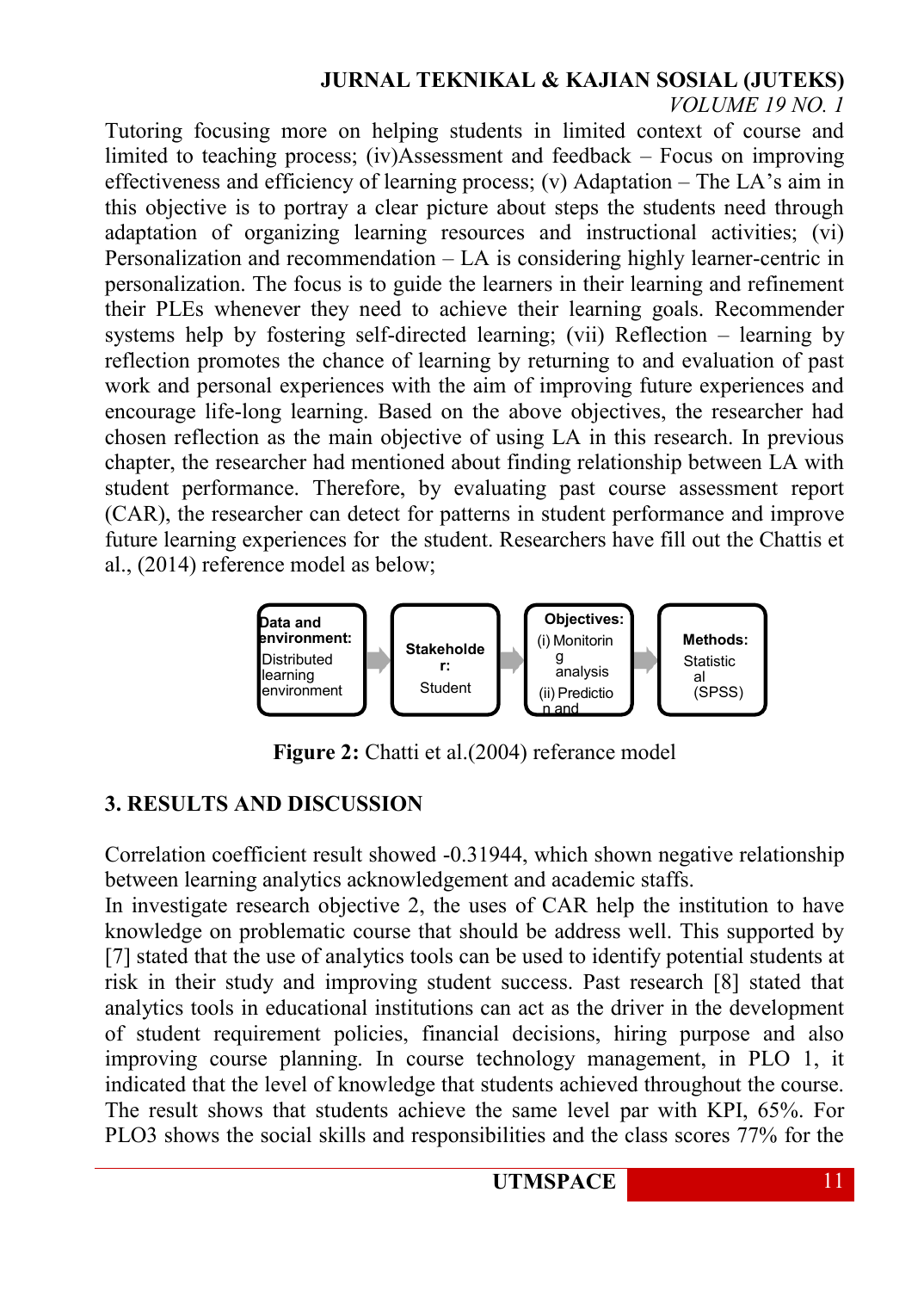### **JURNAL TEKNIKAL & KAJIAN SOSIAL (JUTEKS)**

*VOLUME 19 NO. 1*

respective program outcomes. At this stage, where the students are still in year 2, researchers observe that the students have the ability to understand the basic concepts, theories and application in technology management course. Apart from that, students have social skills and responsibilities which indicate the group project that they had been assign. As explain by the course coordinator, the students have been assign to do project innovation with reusable items and made a presentation as well as demonstration to the class. This contributes higher percentage in PLO 3 where the students need to be in group to build up their project, mingles with outsider to get the reusable items and lead their team with example. Therefore, lecturers or even the department can predict that the selected sample students have high ability in understanding basic concepts, theories and application for course operation management. In PLO1 for operation management course, it showed an increase in percentage, 69%. With the basic concepts, theories and application in technology management, they perform better in this course as both subjects are inter-related. In PLO3, it showed a decrease pattern in terms of social skills, leadership and teamwork. In such, lecturers from both courses can make use the data in the PLO from technology management course to exploit it in teaching and learning for operation management course. In return, this could help to increase the success pattern of the students and identify any "defect" in their study beforehand. This result supported by [9] which stated that goal of LA include (i) predicting learner performance, (ii) suggesting to learners relevant learning resources, (iii) increased reflection and awareness on the part of the learner, (iv) detection of undesirable learning behaviors, and (v) detecting affective states (e.g., boredom, frustration) of the learner.

## **4. CONCLUSION**

The finding can also be used as a bridge between the analytics space and the course/curriculum design environments, therefore encouraging the respective department in UTMSPACE to use analytics for course and curricular design. The achievement will encompass strains and performance of students as well as the lecturer itself.

### **ACKNOWLEDGEMENT**

The entire researcher would express our gratitude and grateful for being selected in the UTMSPACE"s research grant, vote no; SP-PDF1802. We highly appreciate the constant support that we received from UTMSPACE research unit.